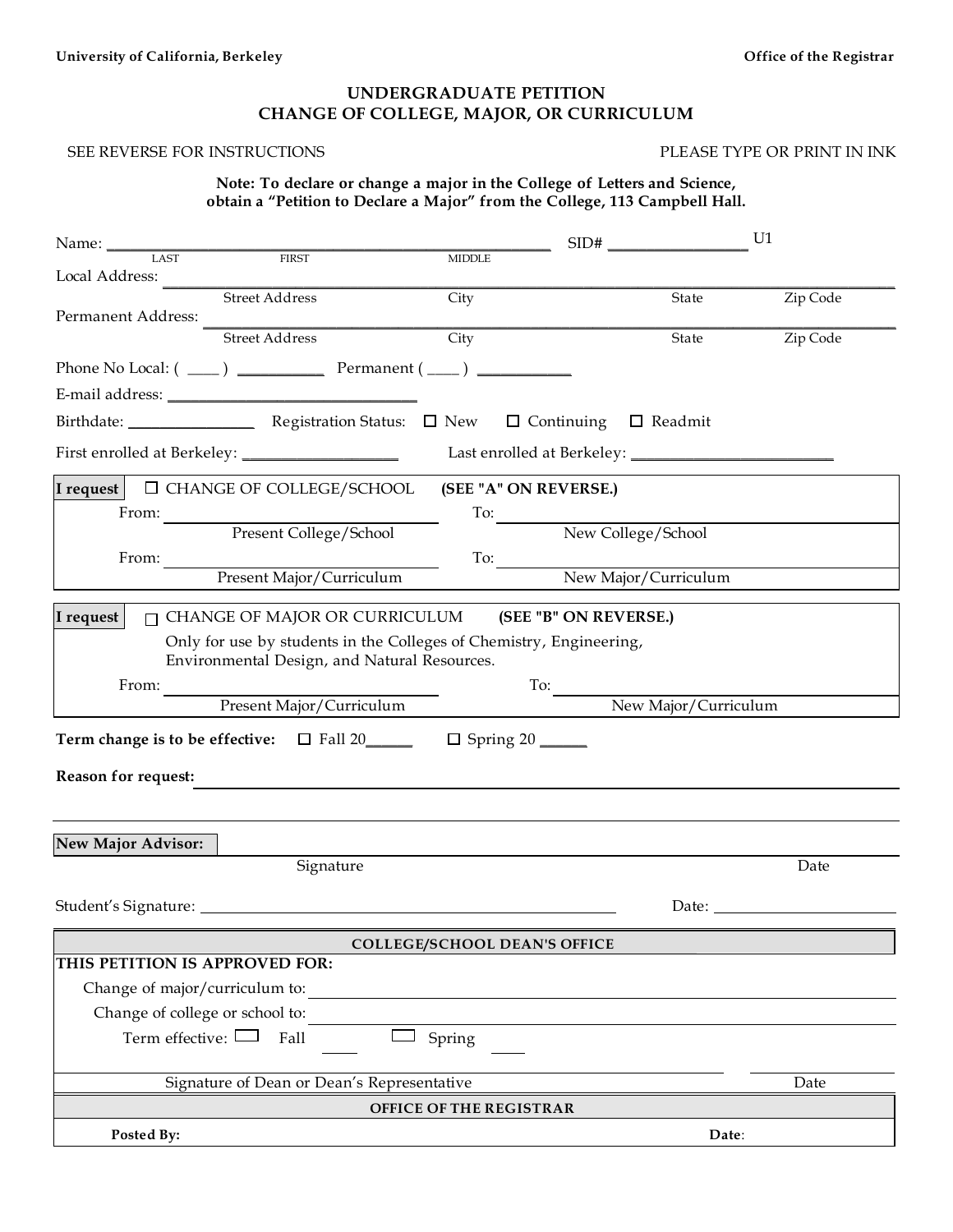# **INSTRUCTIONS**

## **A. STUDENTS REQUESTING A CHANGE OF COLLEGE/SCHOOL**

- 1. Complete this petition and obtain required signatures of approval.
- 2. Submit petition to the college or school Dean's Office to which you are seeking entry. If your petition is approved, the Dean or the Dean's Representative will sign the petition and forward it to the Office of the Registrar for processing. Keep a copy of this petition for your records.
- 3. **College of Letters and Science:** Please consult the [College of Letters and Science](https://ls.berkeley.edu/ls-office-undergraduate-advising) [website](https://ls.berkeley.edu/ls-office-undergraduate-advising) for deadlines and academic progress criteria. A written statement is also required. If you have completed over 60 units, you must attach a Declaration of Major Petition and a semester-by-semester program plan indicating how and when you will graduate, both signed by the advisor in the major you wish to declare.
- 4. **College of Natural Resources:** If you are petitioning to enter the College of Natural Resources, you MUST obtain the signature of your new major advisor. Review the [minimum requirements to declare a CNR Major](https://nature.berkeley.edu/sites/default/files/NON-CNR%20Students%20Declaring%20Major.pdf) and check with the College of Natural Resources Dean's Office for further instructions.

# **B. STUDENTS REQUESTING A CHANGE OF MAJOR/CURRICULUM**

1. Complete this petition and obtain required signatures of approval if you are requesting a change of major or curriculum in:

College of Chemistry College of Engineering College of Environmental Design College of Natural Resources

DO NOT USE THIS PETITION TO DECLARE OR CHANGE A MAJOR WITHIN THE COLLEGE OF LETTERS AND SCIENCE.

- 2. Submit completed petition to the appropriate Student Service Office or the Dean's Office. If your petition is approved, the Dean or the Dean's Representative will sign the petition and forward it to the Office of the Registrar for processing. Keep a copy of petition for your records.
- 3. If you are in the College of Natural Resources, you MUST obtain the signature of your new major advisor.

**MAJOR ADVISORS AND COLLEGE OR SCHOOL DEAN'S OFFICE Keep a copy of petition for your records. Send a copy of the approved petition to the original college/school.**